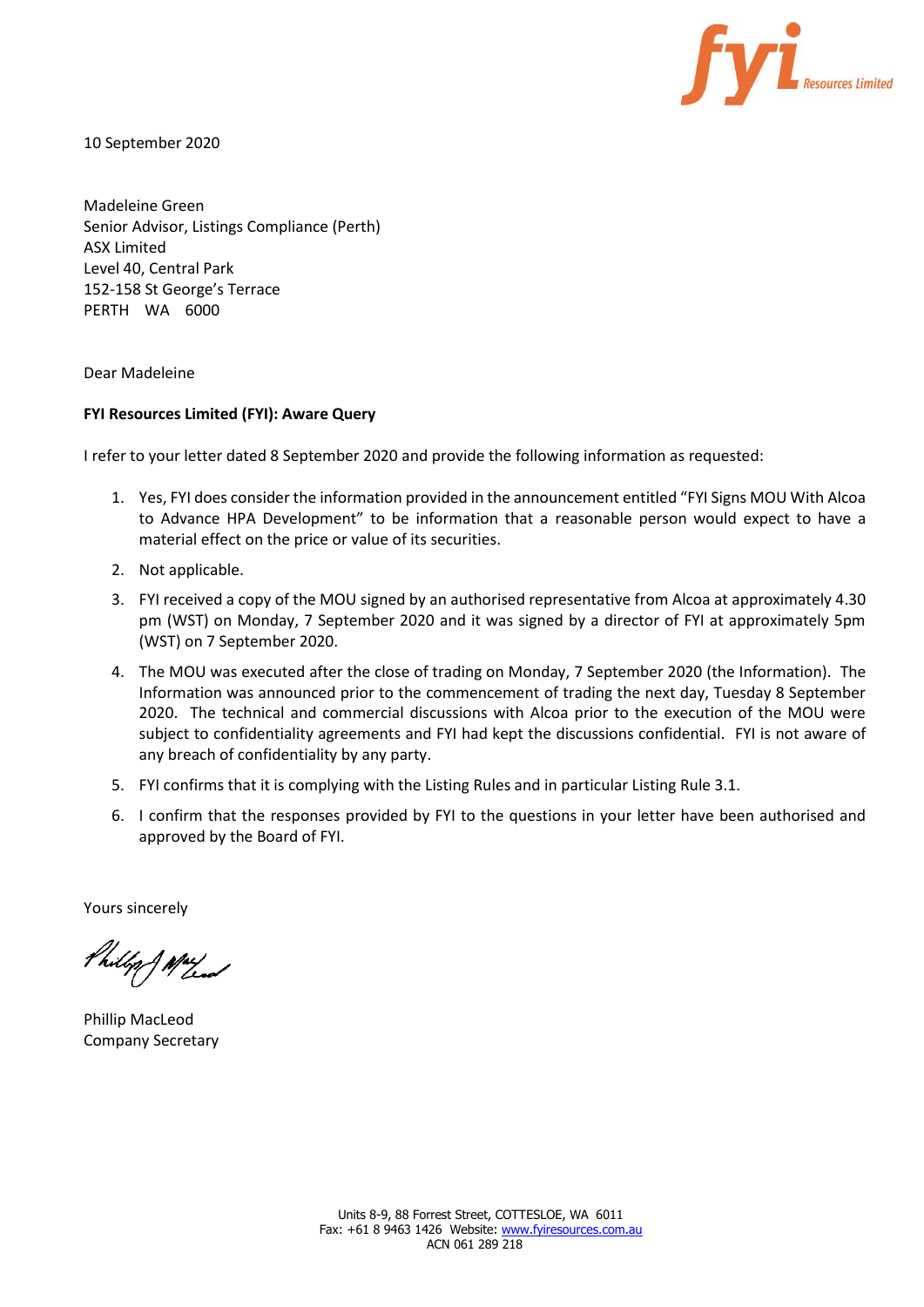

8 September 2020

Reference: 24115

Mr Phil MacLeod Company Secretary FYI Resources Limited

By email: pmacleod@gapcs.com.au

Dear Mr MacLeod

## **FYI Resources Limited ('FYI'): Aware Query**

ASX refers to the following:

- A. The change in the price of FYI's securities from an low of \$0.094 at the close of trade on Friday, 4 September 2020 to a high of \$0.115 at the close of trade on Monday, 7 September 2020 representing a 22.34% increase.
- B. The significant increase in the volume of FYI's securities traded on Monday, 7 September 2020.
- C. FYI's announcement entitled "FYI Signs MOU With Alcoa to Advance HPA Development" lodged on the ASX Market Announcements Platform and released at 9:21 AM AEST on 8 September 2020 (the 'Announcement'), disclosing that FYI had signed an MOU with Alcoa of Australia Limited for the potential strategic development of FYI's high purity alumina refining technologies ('Information').
- D. The change in the price of FYI's securities from a low of \$0.115 at the close of trade on Monday, 7 September 2020 to an intra-day high of \$0.145 today, representing an increase of 13.04%.
- E. Listing Rule 3.1, which requires a listed entity to immediately give ASX any information concerning it that a reasonable person would expect to have a material effect on the price or value of the entity's securities.
- F. The definition of "aware" in Chapter 19 of the Listing Rules, which states that:

*"an entity becomes aware of information if, and as soon as, an officer of the entity (or, in the case of a trust, an officer of the responsible entity) has, or ought reasonably to have, come into possession of the information in the course of the performance of their duties as an officer of that entity" and section 4.4 in Guidance Note 8 Continuous Disclosure: Listing Rules 3.1 - 3.1B "When does an entity become aware of information."*

- G. Listing Rule 3.1A, which sets out exceptions from the requirement to make immediate disclosure, provided that each of the following are satisfied.
	- *"3.1A Listing rule 3.1 does not apply to particular information while each of the following is satisfied in relation to the information:*
	- *3.1A.1 One or more of the following applies:*
		- *It would be a breach of a law to disclose the information;*
		- *The information concerns an incomplete proposal or negotiation;*
		- *The information comprises matters of supposition or is insufficiently definite to warrant disclosure;*
		- *The information is generated for the internal management purposes of the entity; or*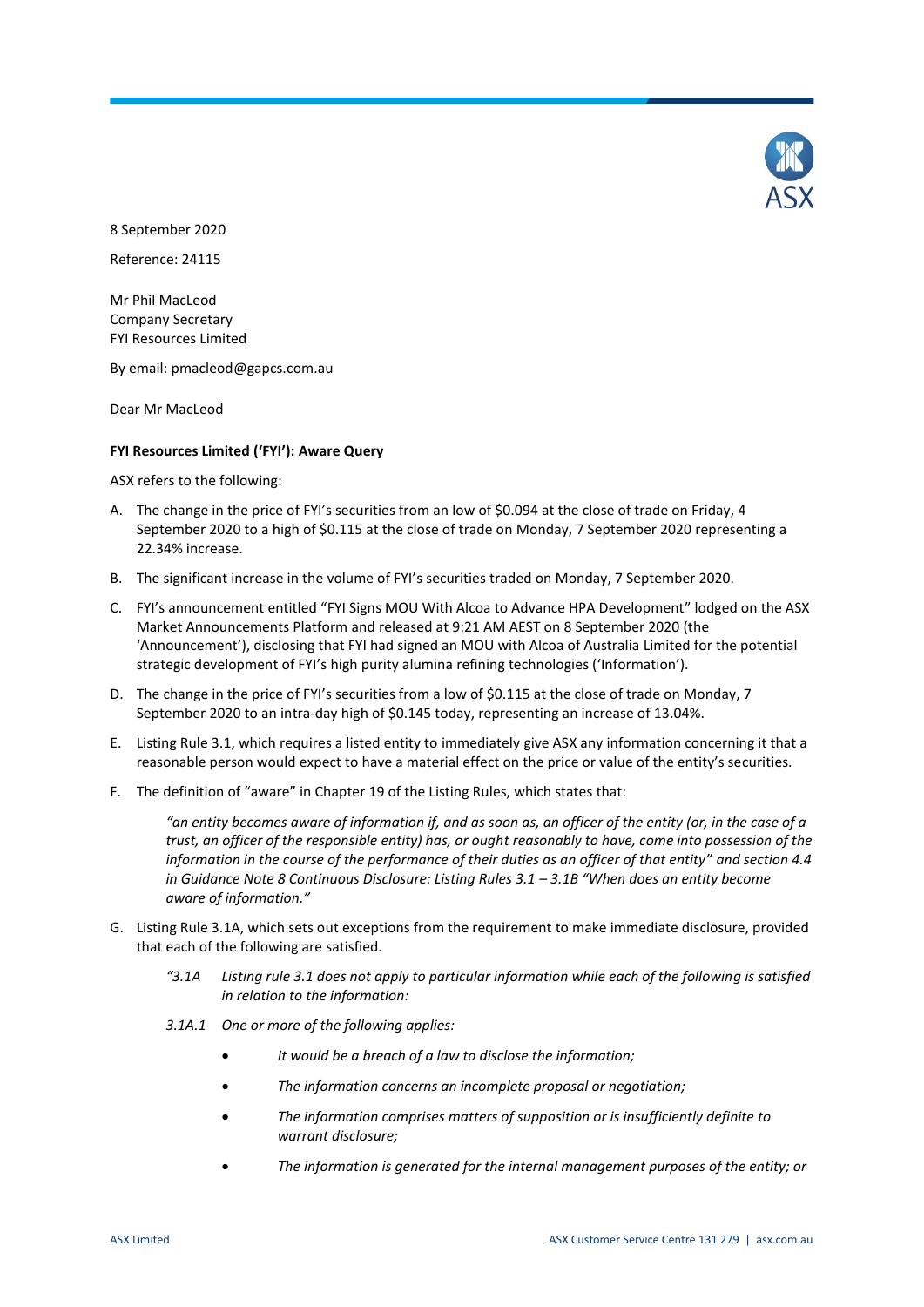- *The information is a trade secret; and*
- *3.1A.2 The information is confidential and ASX has not formed the view that the information has ceased to be confidential; and*
- *3.1A.3 A reasonable person would not expect the information to be disclosed."*
- H. ASX's policy position on the concept of "confidentiality", which is detailed in section 5.8 of Guidance Note 8 *Continuous Disclosure*: Listing Rules 3.1 – 3.1B. In particular, the Guidance Note states that:

*"Whether information has the quality of being confidential is a question of fact, not one of the intention or desire of the listed entity. Accordingly, even though an entity may consider information to be confidential and its disclosure to be a breach of confidence, if it is in fact disclosed by those who know it, then it ceases to be confidential information for the purposes of this rule."*

## **Request for information**

Having regard to the above, ASX asks FYI to respond separately to each of the following questions and requests for information:

- 1. Noting the increase in FYI's securities today, does FYI consider the Information to be information that a reasonable person would expect to have a material effect on the price or value of its securities?
- 2. If the answer to question 1 is "no", please advise the basis for that view, commenting on the fact that FYI marked the announcement as sensitive and the increase in FYI's securities today.
- 3. When did FYI first become aware of the Information?
- 4. If FYI first became aware of the Information before the release of the Announcement, did FYI make any announcement prior to the release of the Announcement which disclosed the information? If so, please provide details. If not, please explain why this information was not released to the market at an earlier time, commenting specifically on when you believe FYI was obliged to release the information under Listing Rules 3.1 and 3.1A and what steps FYI took to ensure that the information was released promptly and without delay.
- 5. Please confirm that FYI is complying with the Listing Rules and, in particular, Listing Rule 3.1.
- 6. Please confirm that FYI's responses to the questions above have been authorised and approved in accordance with its published continuous disclosure policy or otherwise by its board or an officer of FYI with delegated authority from the board to respond to ASX on disclosure matters.

## **When and where to send your response**

This request is made under Listing Rule 18.7. Your response is required as soon as reasonably possible and, in any event, by no later than **2:00 PM AWST Friday, 11 September 2020**. You should note that if the information requested by this letter is information required to be given to ASX under Listing Rule 3.1 and it does not fall within the exceptions mentioned in Listing Rule 3.1A, FYI's obligation is to disclose the information 'immediately'. This may require the information to be disclosed before the deadline set out in the previous paragraph and may require FYI to request a trading halt immediately.

Your response should be sent to me by e-mail at **ListingsCompliancePerth@asx.com.au**. It should not be sent directly to the ASX Market Announcements Office. This is to allow me to review your response to confirm that it is in a form appropriate for release to the market, before it is published on the ASX Market Announcements Platform.